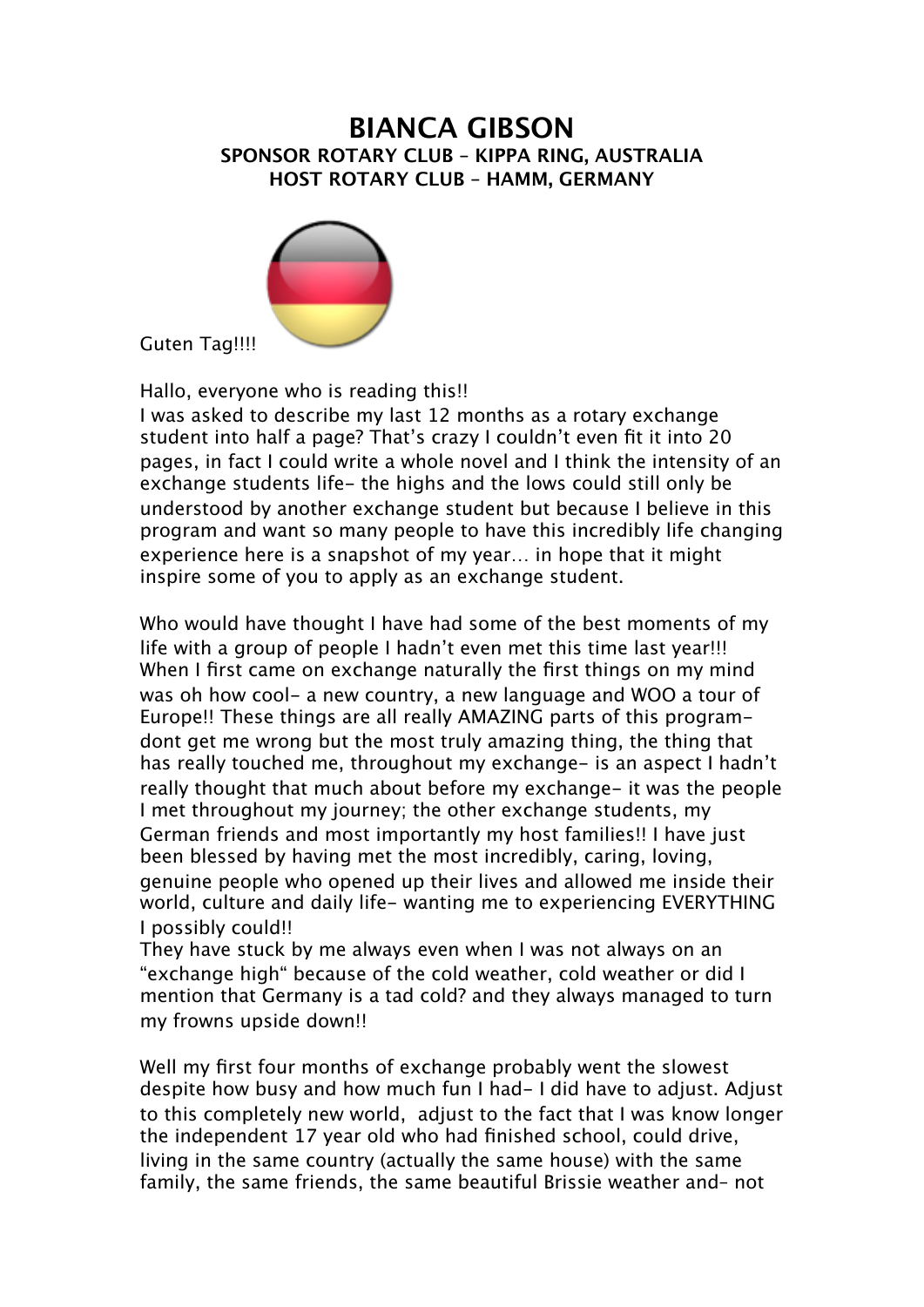to mention speaking the same and only LANGUAGE- I had always spoken since I was born!! It was not easy and I think sometimes you feel the most alone you have ever felt- but then there were those moments like when you wake up and look outside your snow frosted window and see the middle century pointy roofs of your neighbours houses and the donkey and ponies in your host mum stalls and you think wow this is my life! Or you go downstairs and see your host mum has set the breaky table with the peanut butter on "your" side of the table because she knows that's your favourite thing to eat for breakfast, or even when you come late to class and your friends save a space between them at the desks just for you- in these little thingsall the loneliness goes away and you are on an incredible high!!

I had many German cultural experiences in these first few months including; seeing it snowing in a city for the first time, skiing, going to a German "Karneval", going to a German farm, riding (on the back of) a motor bike (with my host dad) through German forest, and much more.

Then the next four months went extremely fast the gorgeous summer filled with long days, with green fields and blooming flowers came and went in the blink of an eye and before I knew it I had seen more than 25% of Europe on my rotary tour which was just amazing. Not only did I get to learn about other European cultures and history but also got to learn about other cultures from around the world through the friendships I developed with the other exchange students (from America, South America and Asia) on the tour. Some of these friendships are life long, a bond with another exchange student becomes as strong as the bond between you and your family as at one point on your exchange they are the only ones who really understand your life- they can be your family!! After my Europe tour I started the next half of the school year and as I became more fluent in German, learnt more about the German ways, and lived in the City with my second host family, I started to become more independent. I got my hands on a bike and could visit my friends all by myself which was a huge relief and comfort to me- being independent again.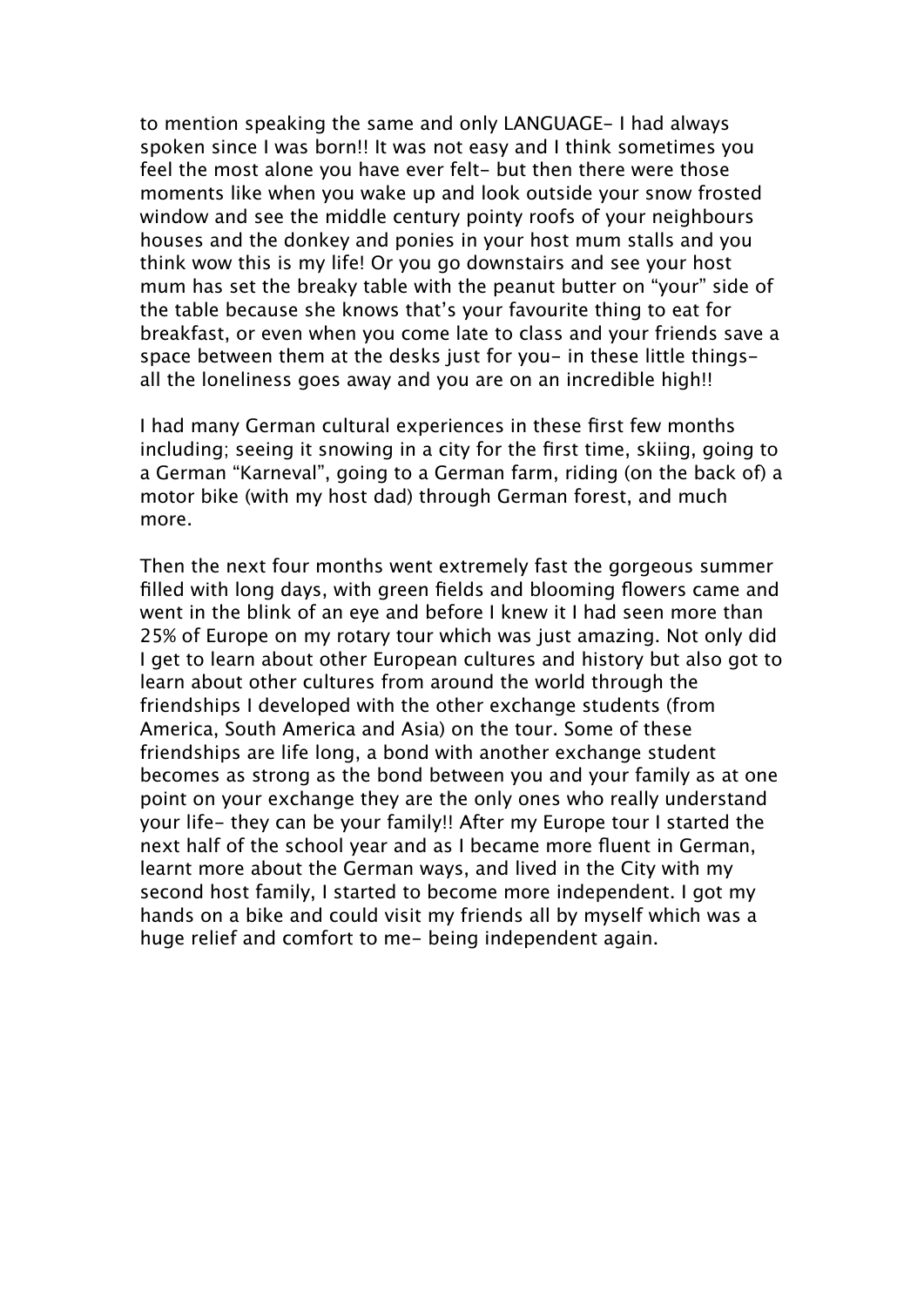When the time came for me to move onto my third and final host family and I realised I only had 4 months left, and how fast time had gone by, I kicked myself into gear and I tried to do as much as I could with all the people I had come to love over the past 12 months!! I went to Soccer game with my second host dad, I went to my first host family's grandparents 50th wedding anniversary, I went to the North and East German coast with my third host family and just really enjoyed every moment spent with my friends and families. I managed to have my second lot of snow in the year, with winter coming on and wow it was awesome to see how much I had acclimatized from wearing 3 pairs of leggings and a pair of jeans, to just one



pair of jeans!! I also managed to have a European Christmas experience!! Actually three!! I managed to visit my French sister (who had lived with my family 3 months before my exchange) and her family just before Christmas and have a French Christmas dinner and then I flew home for Christmas eve where I celebrated with my third host family and the following day had another Christmas meal with my first host family!!

After Christmas came my last and maybe my hardest but by far the best month of my exchange. I came to say goodbyes and I did not want to leave- 6 more months, just 6 more months I pleaded for!! Although my final moments with my friends and family were awfully hard and painful as the realisation that these "normal routines" we had set in place over the past twelve months would no longer be normal or routine for much longer… they also made me the happiest person in the world. They made me realise I had managed to create my very own family, and friends in this strange place far away from everything I have always known, with this funny language and freezing weather.

It was not easy but it was worth it. I have never met an exchange student who wished they hadn't gone or said it should have been shorter. You learn the most you possibly can about your country of exchange, your own country and more importantly yourself in a year.